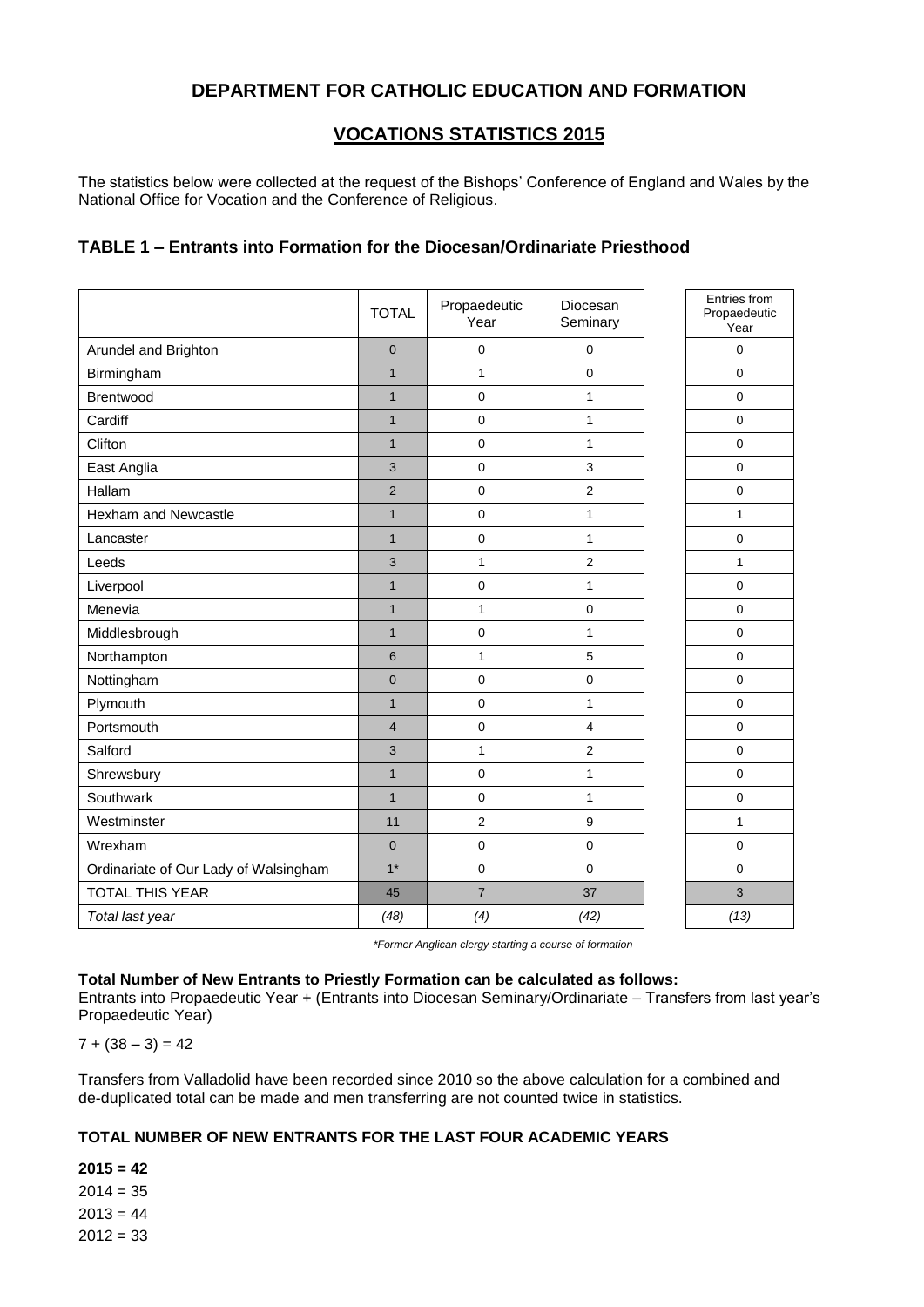

## **Entrants into Formation for the Diocesan/Ordinariate Priesthood in England & Wales 1983-2015**

## **TABLE 2 – Formation Data for Religious Congregations and Societies of Apostolic Life\***

|                           | Members of Religious Congregations<br>and Societies of Apostolic Life |         | Enclosed<br><b>Nuns</b> | Associations of the Faithful<br>Intending to become Religious | Sisters of the<br><b>Blessed Virgin Mary</b> | <b>TOTAL</b> |
|---------------------------|-----------------------------------------------------------------------|---------|-------------------------|---------------------------------------------------------------|----------------------------------------------|--------------|
|                           | Men                                                                   | Women   |                         | Congregations (Women)                                         | (Ordinariate)                                |              |
| <b>Entering Formation</b> | 25(18)                                                                | 19 (25) | 10(18)                  | 0(1)                                                          | 0(1)                                         | 54 (63)      |
| <b>First Profession</b>   | 7 (15)                                                                | 3(14)   | (0)                     | N/A                                                           | N/A                                          | 11(29)       |
| <b>Final Profession</b>   | 8(8)                                                                  | 3(4)    | 6(2)                    | N/A                                                           | N/A                                          | 17(14)       |

Total number of men that entered religious life: 25 (18)

Total number of women that entered religious life: 29 (45)

Total number of entrants to religious life: **54** (63)

*Numbers in brackets are figures from 2014*

#### **\*See appendix for historical data**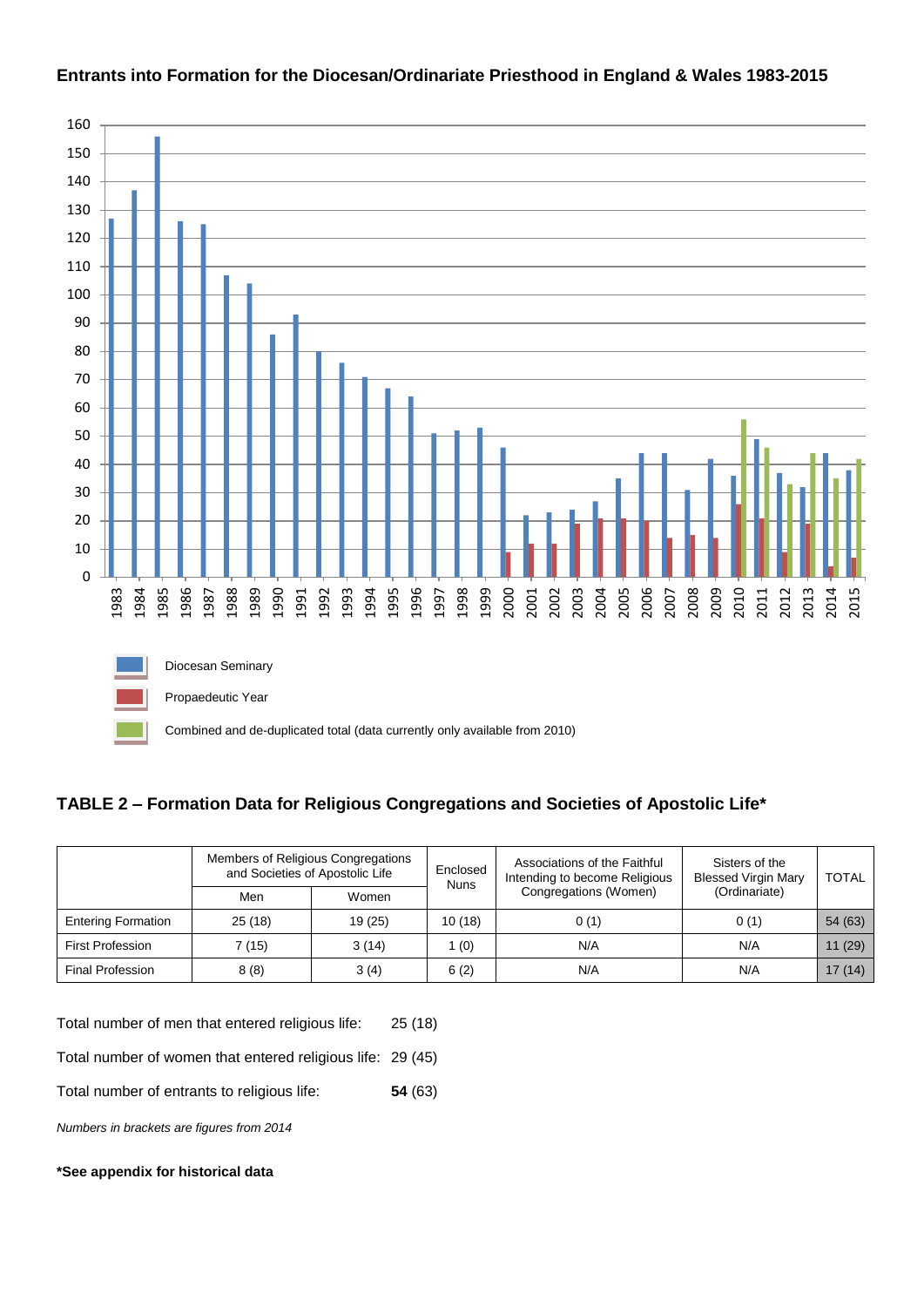# **TABLE 3 – Analysis by Age at Entry**

|              | Diocesan Priesthood |                   | Members of Religious Congregations<br>and Societies of Apostolic Life | Enclosed<br><b>Nuns</b> |                |
|--------------|---------------------|-------------------|-----------------------------------------------------------------------|-------------------------|----------------|
|              | Propaedeutic Year   | Diocesan Seminary | Men                                                                   | Women                   |                |
| $17 - 18$    | 0                   | 2                 | 0                                                                     | $\Omega$                | $\Omega$       |
| 19-22        | 3                   | 11                |                                                                       |                         | $\Omega$       |
| $23 - 25$    | 0                   | 7                 | 4                                                                     | 3                       |                |
| 26-30        | 2                   | 5                 | 9                                                                     | 5                       | $\Omega$       |
| $31 - 35$    |                     |                   | $\overline{2}$                                                        | 10                      |                |
| 36-40        |                     | 3                 |                                                                       | $\Omega$                |                |
| 41-50        | 0                   | $\overline{2}$    | 5                                                                     | $\Omega$                | 3              |
| $51+$        | 0                   | 6                 | 3                                                                     | 0                       | $\overline{4}$ |
| <b>TOTAL</b> |                     | 37                | 25                                                                    | 19                      | 10             |

- Average age for entry to propaedeutic year: 27
- Average age for entry to diocesan seminary: 31
- Average age for entry into formation for the diocesan priesthood (diocesan seminary and propaedeutic year combined): 30

## **TABLE 4 – Number of those in Priestly Formation for the Diocesan/Ordinariate Priesthood**

|                                                                                  | <b>Current</b> | (2014) |
|----------------------------------------------------------------------------------|----------------|--------|
| Number of students in propaedeutic year                                          |                | (4)    |
| Number of students in seminary formation (including those on pastoral placement) | 171            | (183)  |
| Students not in seminary but still in a programme of formation                   | 5              | (7)    |
| Total number of those in formation for diocesan/ordinariate priesthood           | 183            | (194)  |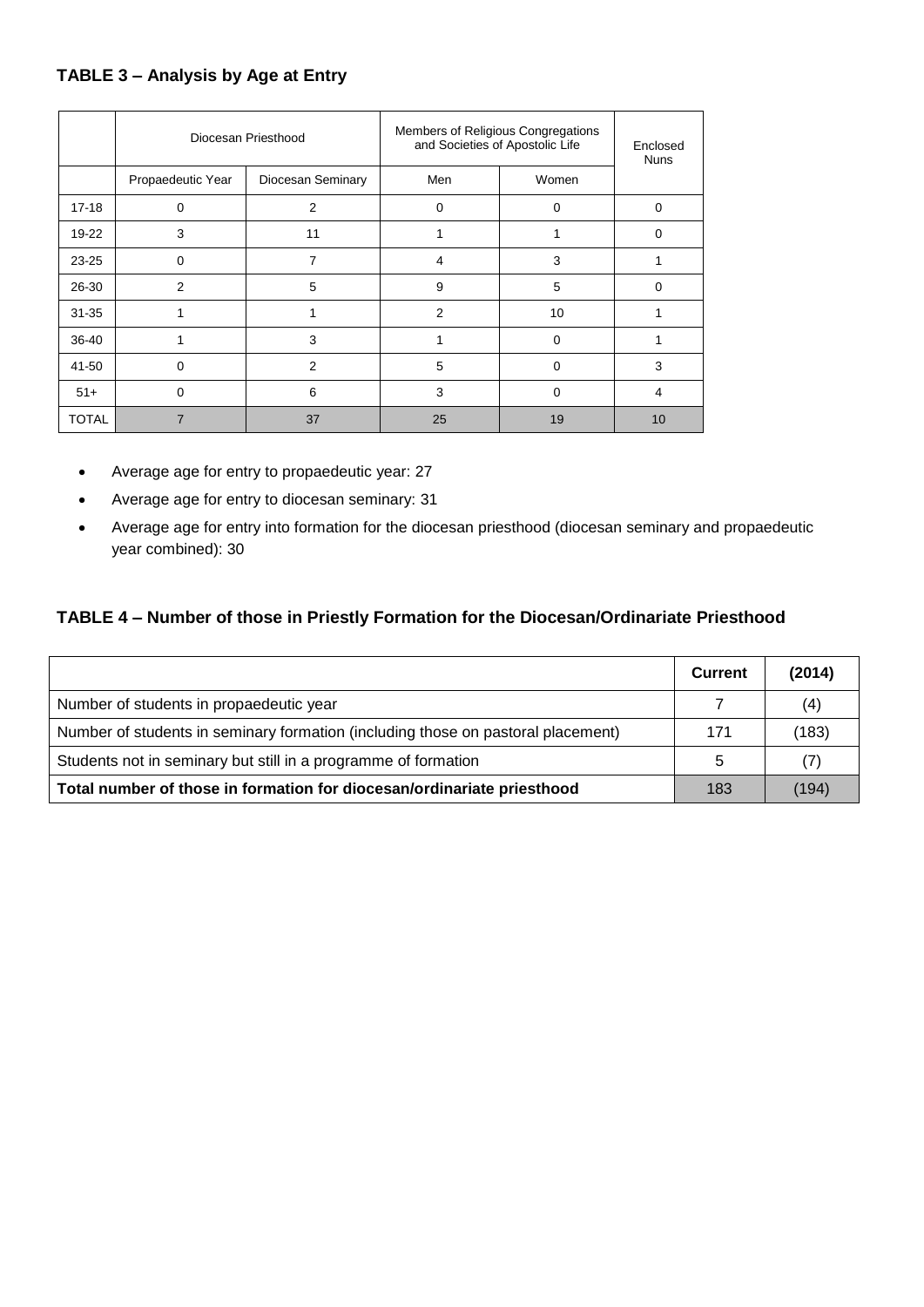Total ordinations to diocesan priesthood: **28** (22 in 2014)

## **TABLE 5 – Ordinations and Projected Future Ordinations to the Diocesan/Ordinariate Priesthood**

|                                       | Projected      |                |                |                |  |  |
|---------------------------------------|----------------|----------------|----------------|----------------|--|--|
|                                       | 2015           | 2016           | 2017           | 2018           |  |  |
| Arundel & Brighton                    | $\mathbf 0$    | 1              | 1              | $\mathbf 0$    |  |  |
| Birmingham                            | $\mathbf 0$    | 3              | $\Omega$       | 2              |  |  |
| Brentwood                             | $\mathbf 0$    | $\mathbf 0$    | $\overline{2}$ | $\Omega$       |  |  |
| Cardiff                               | $\mathbf 0$    | $\mathbf 0$    | 1              | $\overline{2}$ |  |  |
| Clifton                               | $\overline{0}$ | $\mathbf{1}$   | $\mathbf 0$    | $\mathbf 0$    |  |  |
| East Anglia                           | $\overline{0}$ | $\mathbf 0$    | 1              | $\mathbf 0$    |  |  |
| Hallam                                | $\mathbf 0$    | $\mathbf{1}$   | $\mathbf 0$    | 1              |  |  |
| Hexham & Newcastle                    | 1              | $\mathbf 0$    | 1              | $\mathbf 0$    |  |  |
| Lancaster                             | 1              | $\mathbf 0$    | 1              | 1              |  |  |
| Leeds                                 | $\overline{2}$ | $\overline{2}$ | 1              | $\mathbf{1}$   |  |  |
| Liverpool                             | $\overline{2}$ | $\mathbf{1}$   | 1              | 3              |  |  |
| Menevia                               | 1              | $\mathbf 0$    | $\mathbf 0$    | 1              |  |  |
| Middlesbrough                         | 1              | $\mathbf 0$    | $\overline{2}$ | $\mathbf 0$    |  |  |
| Northampton                           | $\overline{2}$ | $\mathbf{1}$   | 1              | 1              |  |  |
| Nottingham                            | 4              | $\mathbf{1}$   | $\mathbf{1}$   | 1              |  |  |
| Plymouth                              | $\overline{2}$ | $\mathbf 0$    | $\mathbf 0$    | 1              |  |  |
| Portsmouth                            | $\overline{2}$ | 1              | 3              | $\overline{2}$ |  |  |
| Salford                               | $\mathbf{1}$   | $\overline{2}$ | $\mathbf{2}$   | 1              |  |  |
| Shrewsbury                            | $\mathbf 0$    | $\mathbf{1}$   | $\mathbf 0$    | $\mathbf 0$    |  |  |
| Southwark                             | 3              | 3              | 3              | 2              |  |  |
| Westminster                           | 6              | 6              | 11             | 5              |  |  |
| Wrexham                               | $\mathbf 0$    | $\mathbf 0$    | $\mathbf 0$    | $\Omega$       |  |  |
| Ordinariate of Our Lady of Walsingham | 4              | 3              | 1              | 3              |  |  |
| <b>TOTAL</b>                          | 28             | 24             | 32             | 24             |  |  |

**Ordinations and Projected Future Ordinations to the Diocesan/Ordinariate Priesthood in England & Wales 1983-2018**